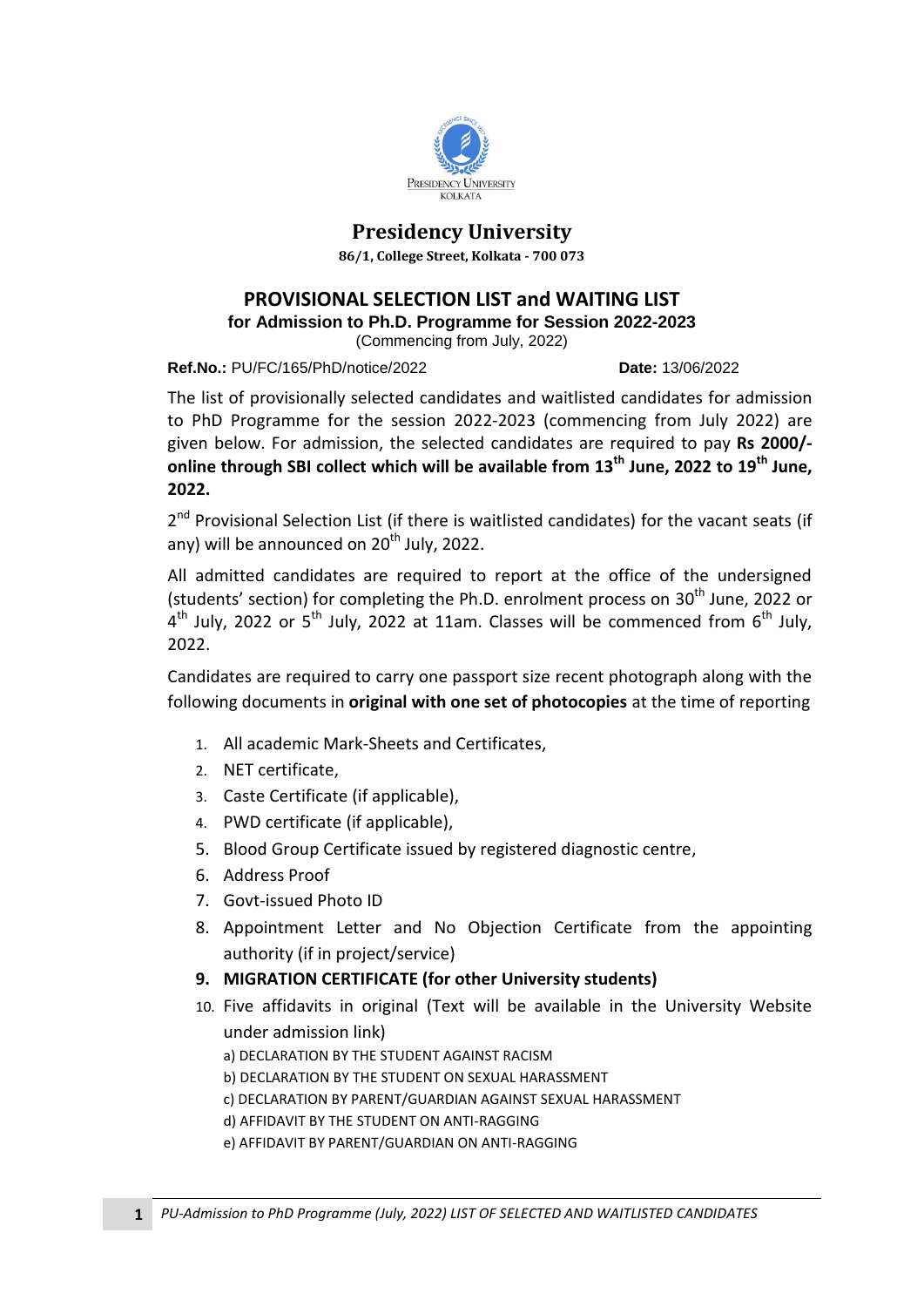The selection will be cancelled if any candidate fails to admit himself/herself as per given schedule.

A release letter from the present employer will be required at the time of reporting for the candidates who are in service and going to pursue the PhD programme as Junior Research Fellow.

Migration Certificate will be required for the other university candidates at the time of reporting.

### **PROVISIONAL LIST OF SELECTED AND WAITLISTED CANDIDATES**

| <b>Department of Bengali</b>               |                           |  |
|--------------------------------------------|---------------------------|--|
| <b>Provisional Selection List</b>          |                           |  |
| <b>Application ID:</b><br>PU/PhD/2022July/ | <b>Selection Category</b> |  |
| 618                                        | General                   |  |
| 691                                        | General                   |  |
| 392                                        | OBC A                     |  |
| 605                                        | SC                        |  |
| 760                                        | ST                        |  |
| <b>Waiting List (According to Merit)</b>   |                           |  |
| No Candidate                               |                           |  |

## **Department of Chemistry**

#### **Provisional Selection List**

| <b>Application ID:</b> |                           |
|------------------------|---------------------------|
| PU/PhD/2022July/       | <b>Selection Category</b> |
| 104                    | General                   |
| 211                    | General                   |
| 240                    | General                   |
| 499                    | General                   |
| 602                    | General                   |
| 624                    | General                   |
| 678                    | General                   |
| 249                    | General                   |
| 255                    | OBC B                     |
| 594                    | OBC <sub>B</sub>          |
| 88                     | SC                        |
| 224                    | SC                        |
| <b>Waiting List</b>    |                           |
| No Candidate           |                           |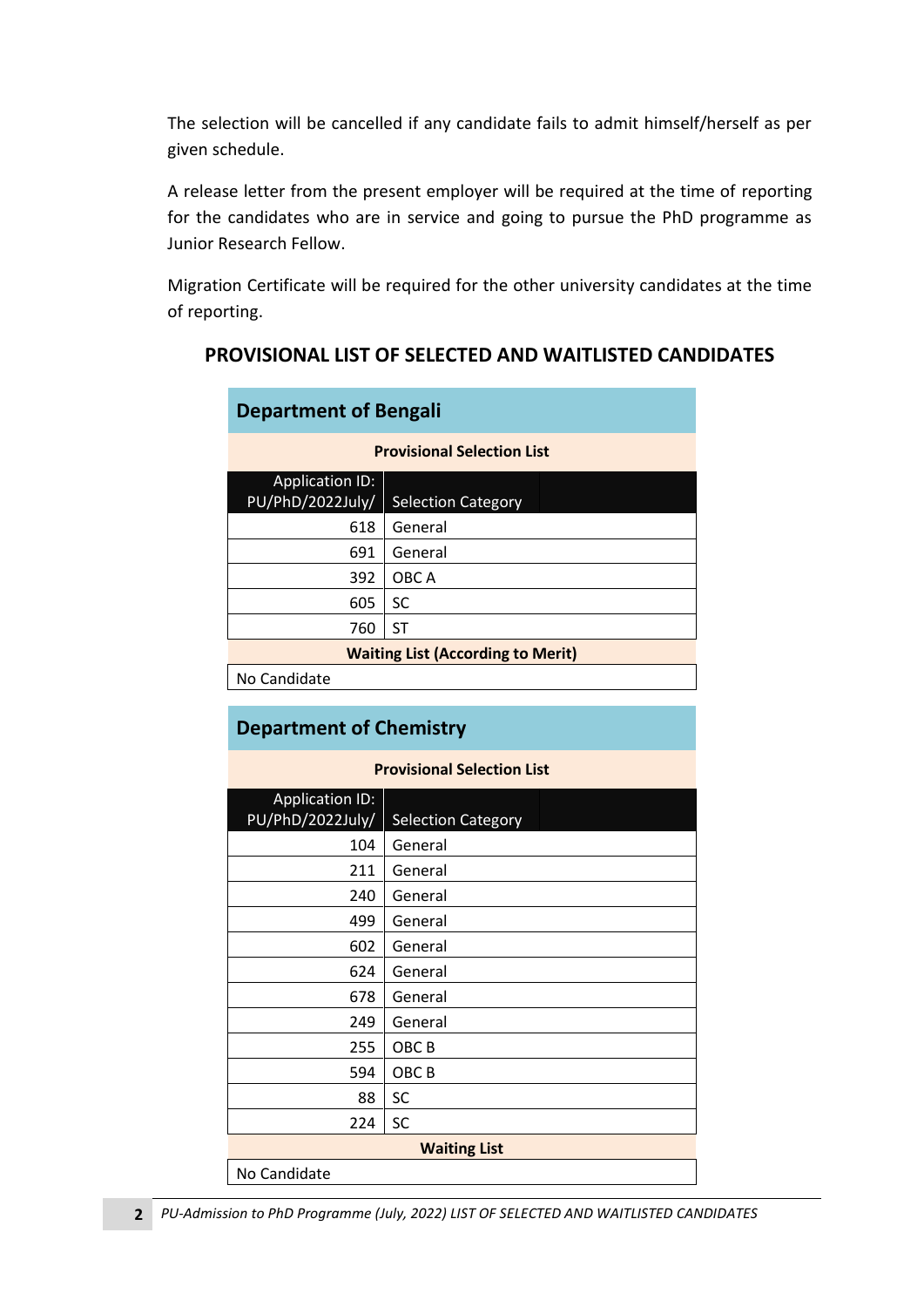# **Department of Economics**

| <b>Provisional Selection List</b>          |                           |  |
|--------------------------------------------|---------------------------|--|
| <b>Application ID:</b><br>PU/PhD/2022July/ | <b>Selection Category</b> |  |
| 208                                        | General                   |  |
| 497                                        | General                   |  |
| 714                                        | SC                        |  |
| <b>Waiting List (According to Merit)</b>   |                           |  |
| No Candidate                               |                           |  |

## **Department of Geography**

| Provisional Selection List               |                           |  |  |
|------------------------------------------|---------------------------|--|--|
| <b>Application ID:</b>                   |                           |  |  |
| PU/PhD/2022July/                         | <b>Selection Category</b> |  |  |
| 481                                      | General                   |  |  |
| 146                                      | SC                        |  |  |
| 256                                      | SC                        |  |  |
| 383                                      | SC                        |  |  |
| <b>Waiting List (According to Merit)</b> |                           |  |  |
| No Candidate                             |                           |  |  |

**Provisional Selection List**

## **Department of Geology**

| <b>Provisional Selection List</b>          |                           |  |
|--------------------------------------------|---------------------------|--|
| <b>Application ID:</b><br>PU/PhD/2022July/ | <b>Selection Category</b> |  |
| 98                                         | General                   |  |
| 126                                        | General                   |  |
| 251                                        | General                   |  |
| 401                                        | General                   |  |
| <b>Waiting List (According to Merit)</b>   |                           |  |
| No Candidate                               |                           |  |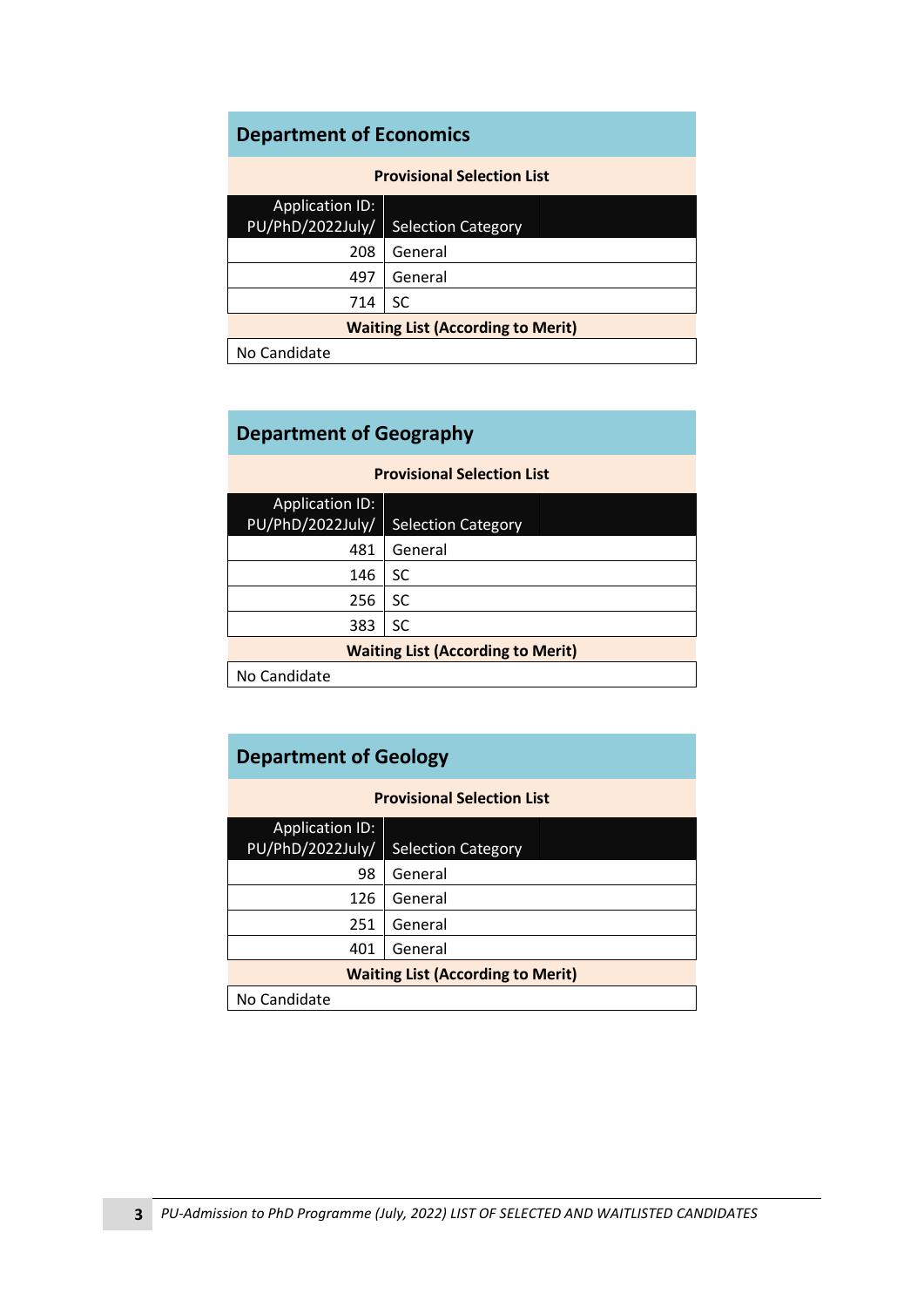# **Department of Hindi**

| <b>Provisional Selection List</b>        |                           |  |
|------------------------------------------|---------------------------|--|
| <b>Application ID:</b>                   |                           |  |
| PU/PhD/2022July/                         | <b>Selection Category</b> |  |
| 414                                      | General                   |  |
| 518                                      | General                   |  |
| 8                                        | SC                        |  |
| 741                                      | SC                        |  |
| 94                                       | ST                        |  |
| <b>Waiting List (According to Merit)</b> |                           |  |
| No Candidate                             |                           |  |

| <b>Department of History</b>             |                                     |  |
|------------------------------------------|-------------------------------------|--|
| <b>Provisional Selection List</b>        |                                     |  |
| <b>Application ID:</b>                   |                                     |  |
|                                          | PU/PhD/2022July/ Selection Category |  |
| 298                                      | SC                                  |  |
| <b>Waiting List (According to Merit)</b> |                                     |  |
| No Candidate                             |                                     |  |

| <b>Provisional Selection List</b>        |                           |                           |  |
|------------------------------------------|---------------------------|---------------------------|--|
| <b>Application ID:</b>                   |                           |                           |  |
| PU/PhD/2022July/                         | <b>Selection Category</b> |                           |  |
| 84                                       | General                   |                           |  |
| 243                                      | General                   |                           |  |
| 244                                      | General                   |                           |  |
| 653                                      | General                   |                           |  |
| <b>Waiting List (According to Merit)</b> |                           |                           |  |
|                                          | <b>Application ID:</b>    |                           |  |
| Serial no                                | PU/PhD/2022July/          | <b>Selection Category</b> |  |
| 1                                        | 238                       | General                   |  |
| 2                                        | 543                       | General                   |  |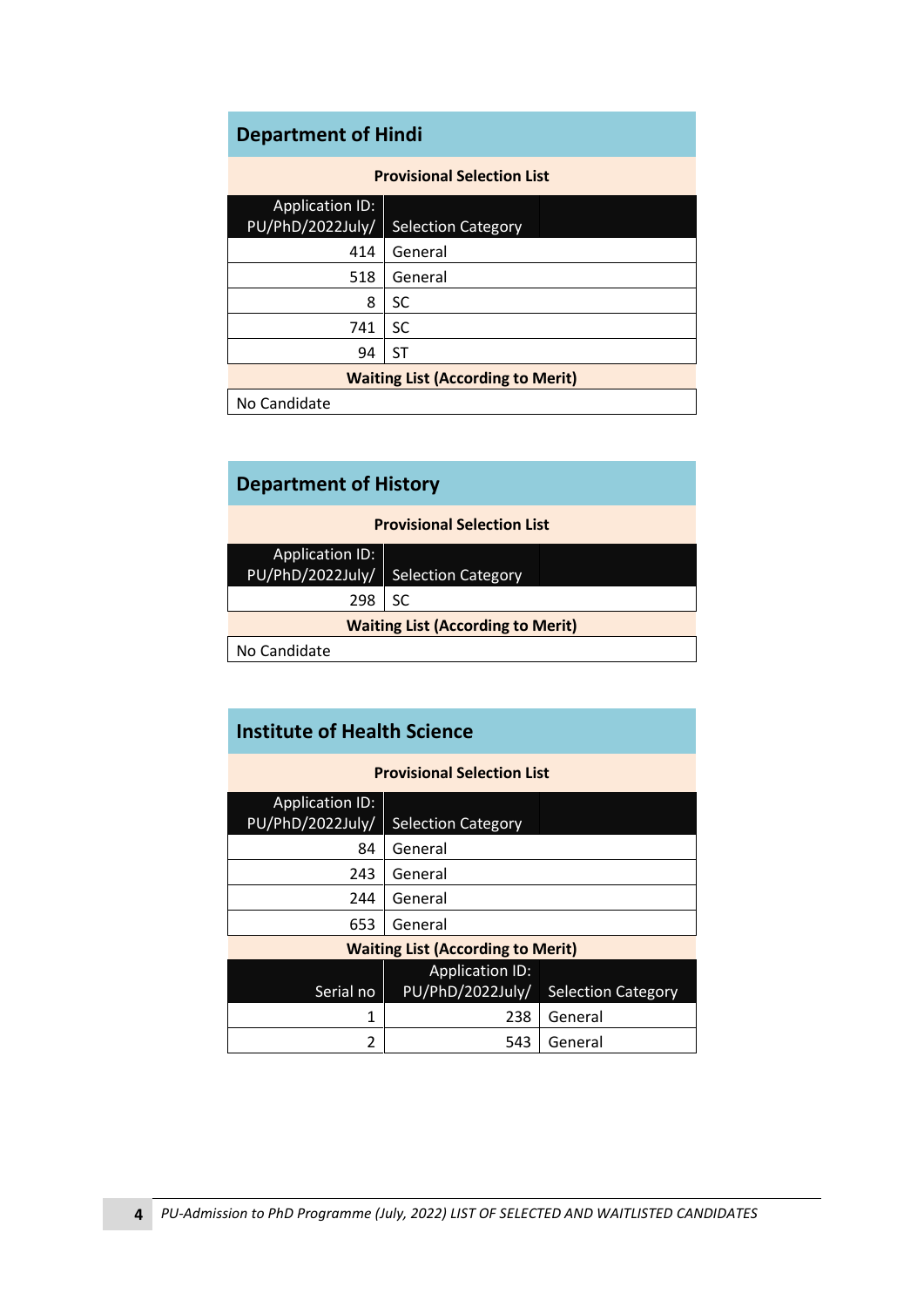# **Department of Life Sciences**

#### **Provisional Selection List**

| <b>Application ID:</b><br>PU/PhD/2022July/ | <b>Selection Category</b>         |
|--------------------------------------------|-----------------------------------|
| 212                                        | General                           |
| 215                                        | General                           |
| 283                                        | General                           |
| 302                                        | General                           |
| 306                                        | General                           |
| 362                                        | General                           |
| 449                                        | General                           |
| 280                                        | OBC A                             |
| 164                                        | <b>SC</b>                         |
| 210                                        | <b>SC</b>                         |
| 285                                        | <b>SC</b>                         |
| 484                                        | <b>SC</b>                         |
| 685                                        | <b>ST</b>                         |
|                                            | Weiting Liet (According to Morit) |

| <b>Waiting List (According to Merit)</b> |                        |                                     |
|------------------------------------------|------------------------|-------------------------------------|
|                                          | <b>Application ID:</b> |                                     |
| Serial no                                |                        | PU/PhD/2022July/ Selection Category |
|                                          | 317                    | General                             |
|                                          | 186                    | General                             |
| 3                                        | 286                    | General                             |
|                                          | 6                      | General                             |

380 General

# **Department of Mathematics**

### **Provisional Selection List**

| <b>Application ID:</b> |                           |  |
|------------------------|---------------------------|--|
| PU/PhD/2022July/       | <b>Selection Category</b> |  |
| 201                    | General                   |  |
| 236                    | General                   |  |
| 311                    | General                   |  |
| 438                    | General                   |  |
| 591                    | General                   |  |
| 698                    | General                   |  |
| 709                    | General                   |  |
| 14                     | OBC A                     |  |
| 276                    | OBC A                     |  |
| 784                    | General                   |  |
|                        |                           |  |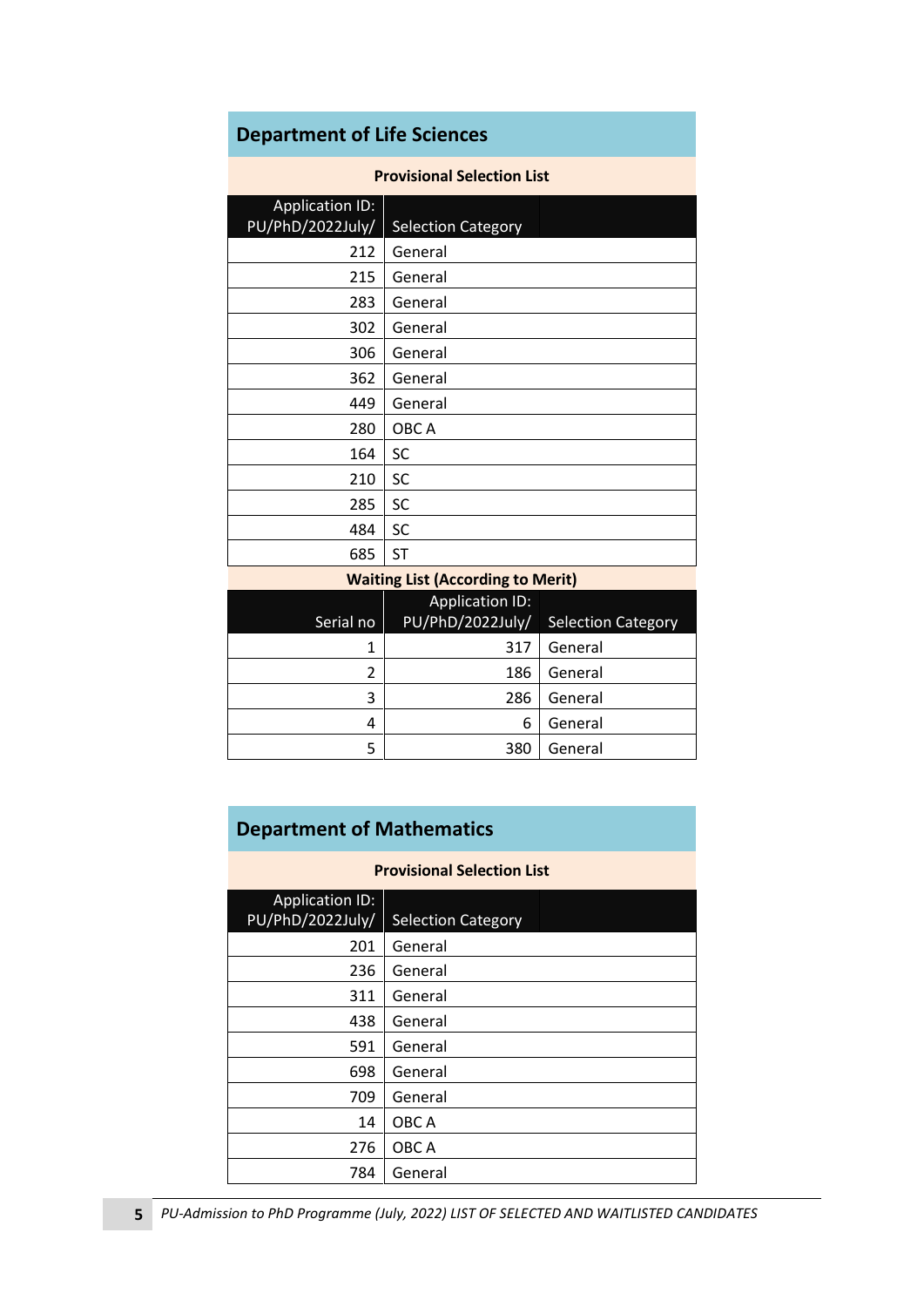|                                          | 412   OBC B |  |
|------------------------------------------|-------------|--|
| 60                                       | <b>SC</b>   |  |
| <b>Waiting List (According to Merit)</b> |             |  |
| No Candidate                             |             |  |

# **Department of Philosophy**

**Provisional Selection List**

| <b>Application ID:</b><br>PU/PhD/2022July/ | <b>Selection Category</b> |  |  |  |
|--------------------------------------------|---------------------------|--|--|--|
| 308                                        | General                   |  |  |  |
| 539                                        | General                   |  |  |  |
| <b>Waiting List (According to Merit)</b>   |                           |  |  |  |
| No Candidate                               |                           |  |  |  |

# **Department of Physics**

| <b>Provisional Selection List</b>          |                           |  |
|--------------------------------------------|---------------------------|--|
| <b>Application ID:</b><br>PU/PhD/2022July/ | <b>Selection Category</b> |  |
| 53                                         | General                   |  |
| 161                                        | General                   |  |
| 536                                        | General                   |  |
| 614                                        | General                   |  |
| 386                                        | General                   |  |
| 300                                        | SC                        |  |
| <b>Waiting List (According to Merit)</b>   |                           |  |
| No Candidate                               |                           |  |

| <b>Department of Political Science</b>     |                           |                           |  |  |
|--------------------------------------------|---------------------------|---------------------------|--|--|
| <b>Provisional Selection List</b>          |                           |                           |  |  |
| <b>Application ID:</b><br>PU/PhD/2022July/ | <b>Selection Category</b> |                           |  |  |
| 140                                        | General                   |                           |  |  |
| <b>Waiting List (According to Merit)</b>   |                           |                           |  |  |
|                                            | <b>Application ID:</b>    |                           |  |  |
| Serial no                                  | PU/PhD/2022July/          | <b>Selection Category</b> |  |  |
|                                            |                           | General                   |  |  |